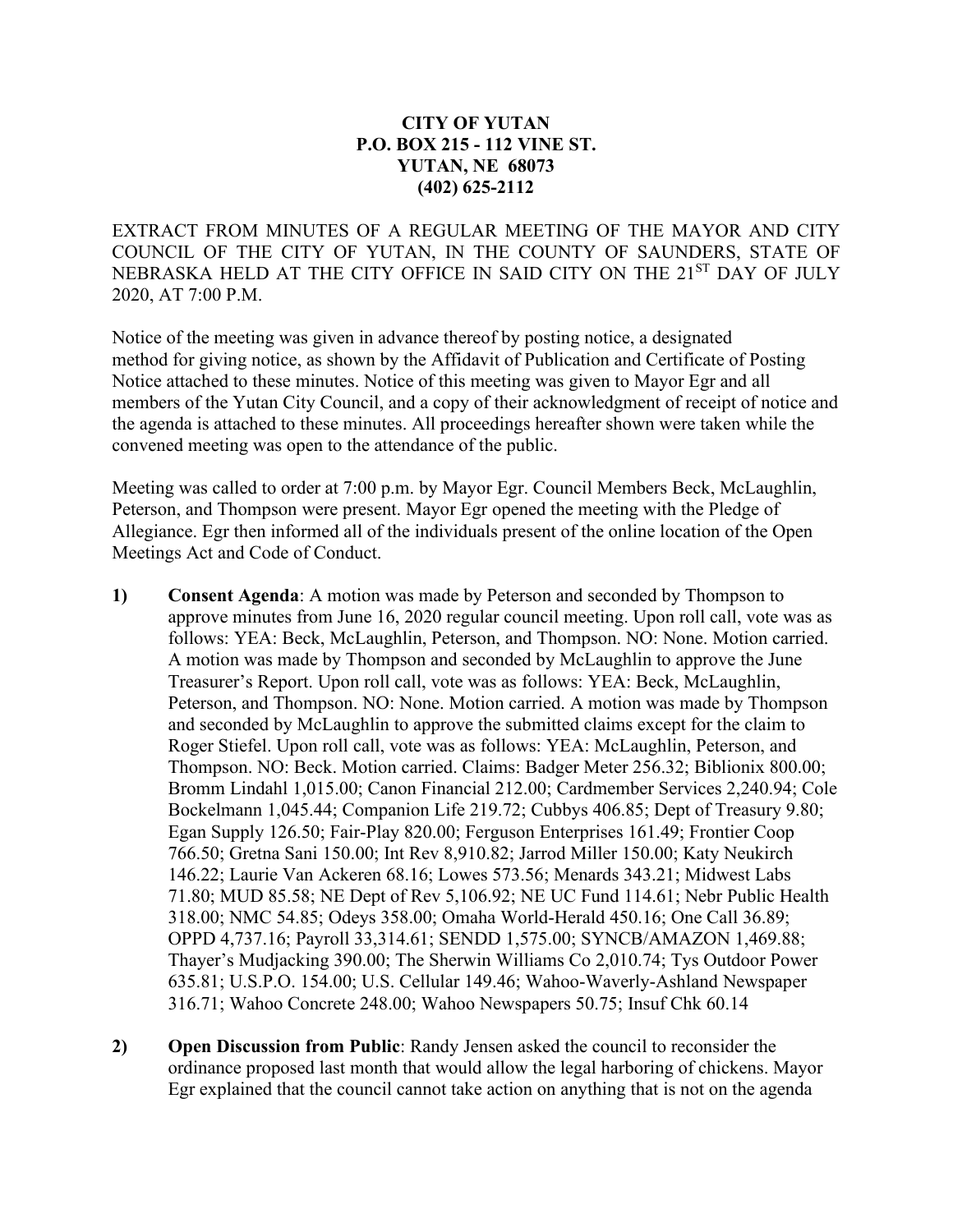and would need to address it at a later meeting. Council Member Peterson mentioned that her understanding was that, because no action was taken at the prior meeting, this matter was considered closed. The clerk was instructed to ask the City's legal counsel whether an ordinance could be revisited without any revisions after failing at a prior meeting.

### **3) Presentation from Guests**

**a)** None

### **5) Ordinances and Public Hearings**

**a)** City Clerk-Treasurer Neukirch stated that the council member's concerns noted at the last meeting are addressed by Section 3-218 (D) of the Yutan Municipal Code. A motion to waive the three readings and approve Ordinance 764 was made by McLaughlin and seconded by Thompson. Upon roll call, vote was as follows: YEA: Beck, McLaughlin, Peterson, and Thompson. NO: None. Motion carried.

### **6) Resolutions**

.

**a)** City Clerk-Treasurer explained that Utility Superintendent Wilke went through the town, as requested, to see whether any other sidewalks had been removed by homeowners in recent history, and while he found several missing sidewalks in older areas of town, none showed evidence of recent removal; staff also spoke with multiple long-term residents in those neighborhoods, who stated that sidewalks were never present in those locations. Allen Rowell, a resident of Yutan for approximately 50 years, confirmed that information to the council during the meeting. Mr. Rowell also expressed his position that council needs to make the sidewalks addressed in this resolution be replaced, as he feels there would be a liability on the City if sidewalks aren't replaced and someone gets hurt as a result. He advised the council to begin looking at missing and damaged sidewalks on a regular basis but to approve this resolution in the meantime, to which Council Member Peterson concurred. Council President McLaughlin suggested having the plan phased out over several years to reduce the potential burden to the City. Council Member Peterson then suggested prioritizing damaged and any recently removed sidewalks over sidewalks that have never been in place. A motion to approve Resolution 2020-8 was made by Peterson and seconded by McLaughlin. Upon roll call, vote was as follows: YEA: Beck, McLaughlin, and Peterson. NO: None. ABSTAIN: Thompson. Motion carried.

# **7) Other Action Items**

- **a)** A motion to ratify all actions taken by the Yutan City Council during meetings held virtually via Zoom on April 21, 2020; May 19, 2020; May 27, 2020; June 2, 2020; June 8, 2020; and June 16, 2020, pursuant to Gov. Ricketts' Executive Orders No. 20-03 and No. 20-24 was made by Peterson and seconded by Thompson. Upon roll call vote was as follows: YEA: Beck, McLaughlin, Peterson, and Thompson. NO: None. Motion carried.
- **b)** City Clerk-Treasurer Neukirch explained that Yutan Public Schools Superintendent Mitch Hoffer requested that the previously approved license and management agreement be amended to extend the expiration of term from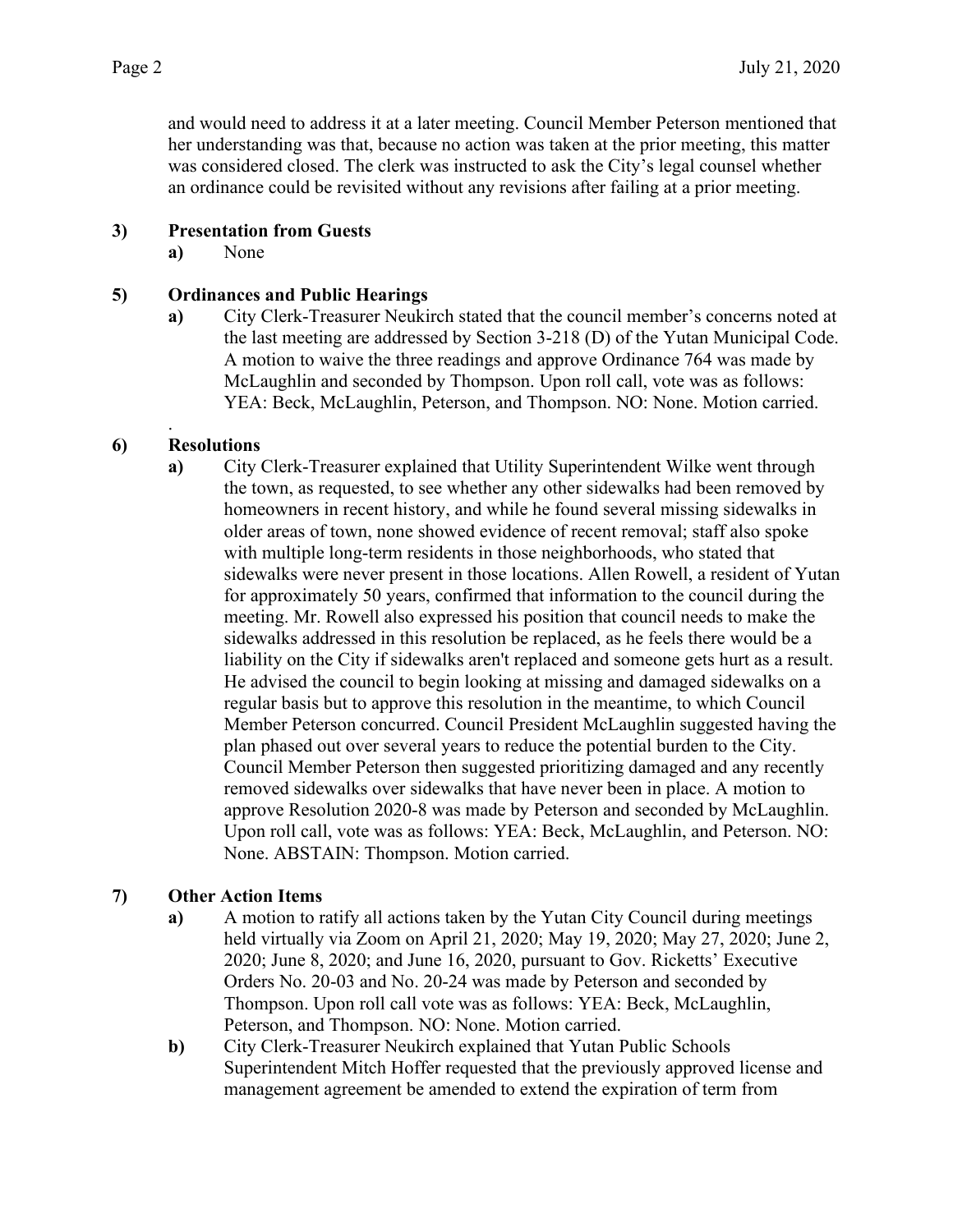September 30, 2020, to October 31, 2020. A motion to amend the agreement as proposed was made by McLaughlin and seconded by Thompson. Upon roll call vote was as follows: YEA: Beck, McLaughlin, Peterson, and Thompson. NO: None. Motion carried.

- **c)** Council members discussed the installation costs and whether maintenance staff could install the slide themselves. A motion to approve the bid from Cunningham Recreation for a slide at the train park for an amount not to exceed \$5,601.40 was made by Thompson and seconded by Peterson. Upon roll call, vote was as follows: YEA: Beck, McLaughlin, Peterson, and Thompson. NO: None. Motion carried.
- **d)** Council Member Thompson informed the council that he would like to donate his council salary of \$2,000.00 to purchase a new volleyball net system for City maintenance staff to install and is requesting that the City contribute the remaining \$600.00. A motion to approve a contribution of \$600.00 to Sport Construction Midwest was made by McLaughlin and seconded by Peterson. Upon roll call, vote was as follows: YEA: Beck, McLaughlin, Peterson, and Thompson. NO: None. Motion carried. Several council members thanked Council Member Thompson for his generosity in donating \$2,000.00 to this project.

### **8) Discussion Items**

**a)** The next budget workshop will be held on August  $13<sup>th</sup>$  at  $5:30$  p.m.

### **9) Supervisor's Reports**

- **a)** Library Director's report was submitted.
- **b)** Police Department's report was submitted.
- **c)** Maintenance Department's report was submitted.
- **d)** City Clerk's report was submitted.
- **10) Council Discussions**: Council Member Thompson asked the council whether they would reconsider the previous proposal to add health insurance to the City's benefits. He stated that he does not believe it would any more expensive than the currently offered Health Reimbursement Arrangement, and he clarified that he would not be in favor of offering a stipend to employees who choose not to enroll in the insurance. Council President McLaughlin agreed that no stipend should be paid in lieu of an offered benefit. Council Member Peterson questioned whether the insurance policy would offer favorable terms, given the low number of employees who would be eligible to enroll. She asked whether insurance would be as beneficial to employees as the HRA and whether employees who get insurance from a spouse would view this action as a benefit being taken away from them. This matter will be discussed further during the upcoming budget workshop. Council Member Thompson then brought up the increasing number of confirmed COVID-19 cases in Yutan and asked whether the council would consider closing the office to the public in order to minimize exposure for a pregnant staff member. Mayor Egr and Council Member Peterson voiced their support, and Council Member Peterson suggested having minimal open hours during the administrative assistant's shift during which City Clerk-Treasurer Neukirch could work from home. Council President McLaughlin pointed out that many public offices are only open by appointment, which is